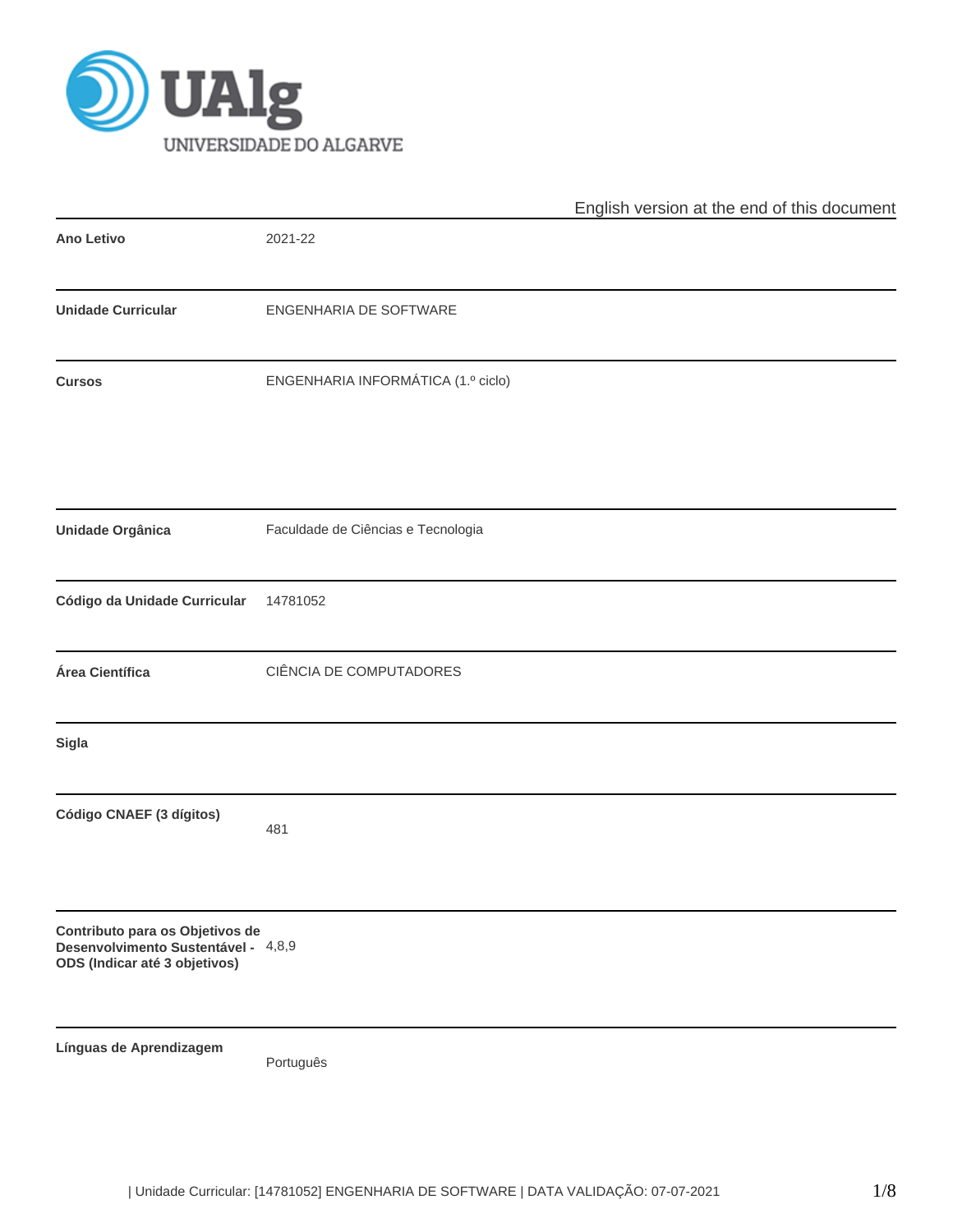

**Modalidade de ensino**

Presencial

**Docente Responsável** Marielba Silva de Zacarias

| <b>DOCENTE</b>             | <b>TIPO DE AULA</b> | <b>TURMAS</b>          | <b>TOTAL HORAS DE CONTACTO (*)</b> |  |  |  |
|----------------------------|---------------------|------------------------|------------------------------------|--|--|--|
| Marielba Silva de Zacarias | DI .                | T1: PL1: PL2: PL3: PL4 | 28T: 112PI                         |  |  |  |

\* Para turmas lecionadas conjuntamente, apenas é contabilizada a carga horária de uma delas.

| <b>ANO</b> | <b>PERIODO DE FUNCIONAMENTO*</b> | <b>HORAS DE CONTACTO</b> | <b>HORAS TOTAIS DE TRABALHO</b> | <b>ECTS</b> |
|------------|----------------------------------|--------------------------|---------------------------------|-------------|
| <u>າດ</u>  | ົ<br>ےت                          | 28T; 28PL                | 156                             |             |

\* A-Anual;S-Semestral;Q-Quadrimestral;T-Trimestral

# **Precedências**

Sem precedências

## **Conhecimentos Prévios recomendados**

Conhecimentos sobre o paradigma orientado por objetos

## **Objetivos de aprendizagem (conhecimentos, aptidões e competências)**

Estudar o processo completo de desenvolvimento de um sistema, desde a sua fase de conceção até à sua entrega e manutenção. Para cada uma destas fases, são identificados os principais problemas e as técnicas conhecidas para os abordar. No final da unidade curricular, os alunos devem:

- Conhecer e justificar as várias fases de desenvolvimento de um sistema de informação.
- Identificar problemas associados a cada fase e as técnicas conhecidas para os abordar.
- Conhecer e aplicar formalismos para a análise de requisitos
- Planear e gerir o desenvolvimento de um sistema de informação de média dimensão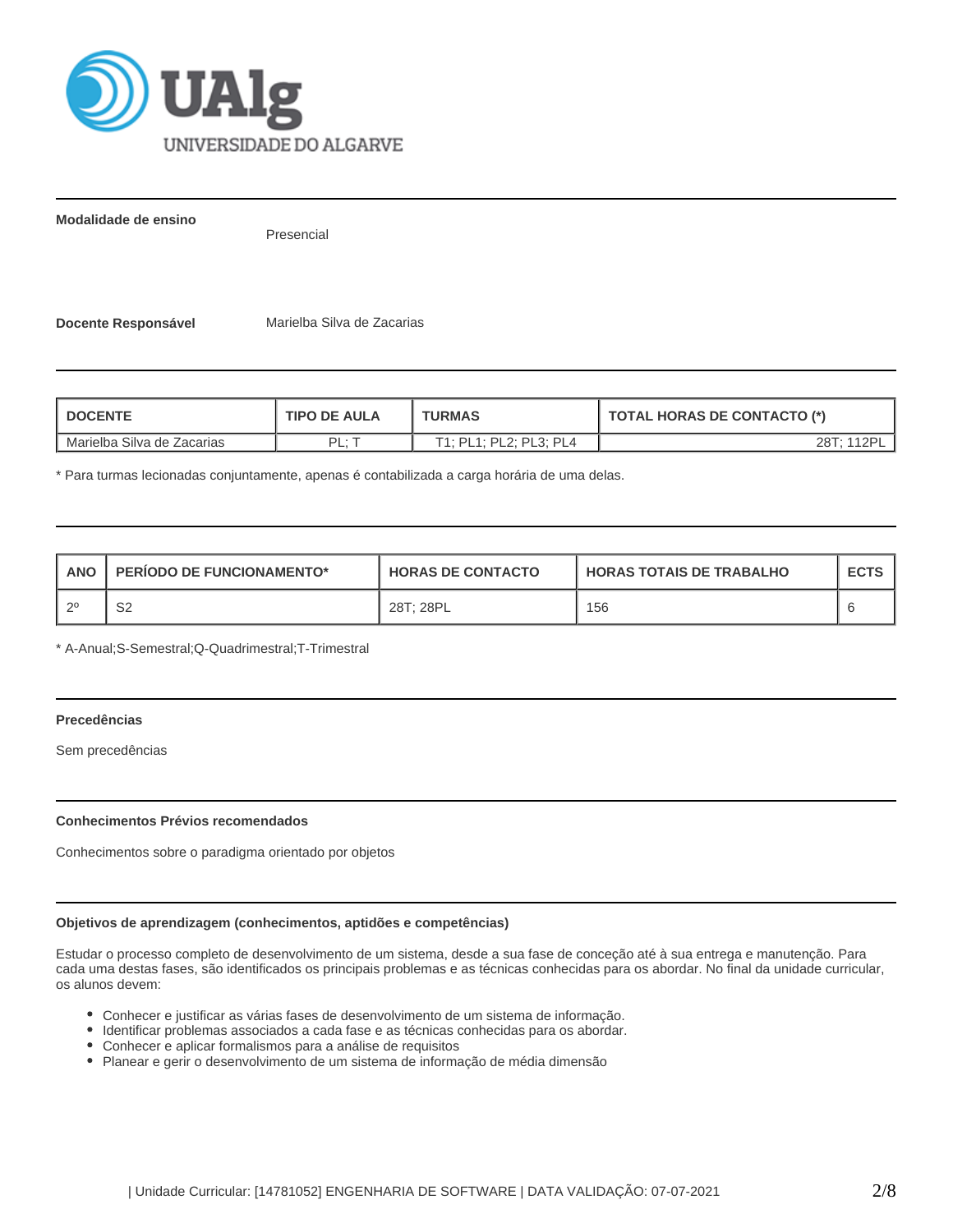

## **Conteúdos programáticos**

Introdução à Engenharia de Software

- Problemática do desenvolvimento de software
- Paradigmas da Engenharia de Software
- Fases do processo de desenvolvimento de software

Modelos de Processos de Desenvolvimento de Software

- Conceitos gerais sobre Modelos de Processos de Desenvolvimento
- Modelos tradicionais de Processos de Desenvolvimento de Software
- Processos Ágeis

Engenharia de Requisitos

- Processo de Engenharia de Requisitos
- Levantamento de Requisitos
- Técnicas de modelação: Casos de Utilização
- Técnicas de Prototipagem
- Documentação de Requisitos

Gestão de Projetos tradicionais e ágeis

- Conceitos de Gestão de Projeto
- Métricas de Processo e Projeto
- Estimativa de Projetos de Software
- Planeamento de Projetos de Software
- Gestão de Risco
- Gestão de Qualidade
- Gestão de Configuração

## **Metodologias de ensino (avaliação incluída)**

Aulas Teóricas: As noções teóricas serão dadas por método predominantemente expositivo, com projeção e explicação dos objetivos e conteúdos correspondentes a cada tema, acompanhado de debate, colocação e esclarecimento de dúvidas.

Aulas Práticas: Os estudantes serão motivados a aplicar as competências adquiridas através de atividades práticas, incluindo a análise e implementação de problemas.

A avaliação considera provas escritas (PE) e trabalho(s) prático(s) (TP). As provas escritas PE são os exames de época normal, de recurso, época para estudantes com estatuto especial ou época especial de conclusão de curso e é exigida a nota mínima de 6 valores.

A admissão a exame:

- 1. requer assiduidade a 75% das aulas teóricas e 80% das aulas práticas;
- 2. tem por condição a entrega obrigatória todas as componentes do trabalho prático;
- 3. requer avaliação final TP >=9,0.

Se PE < 7 então notal final = PE

Caso contrário a nota final = 50% PE + 50% TP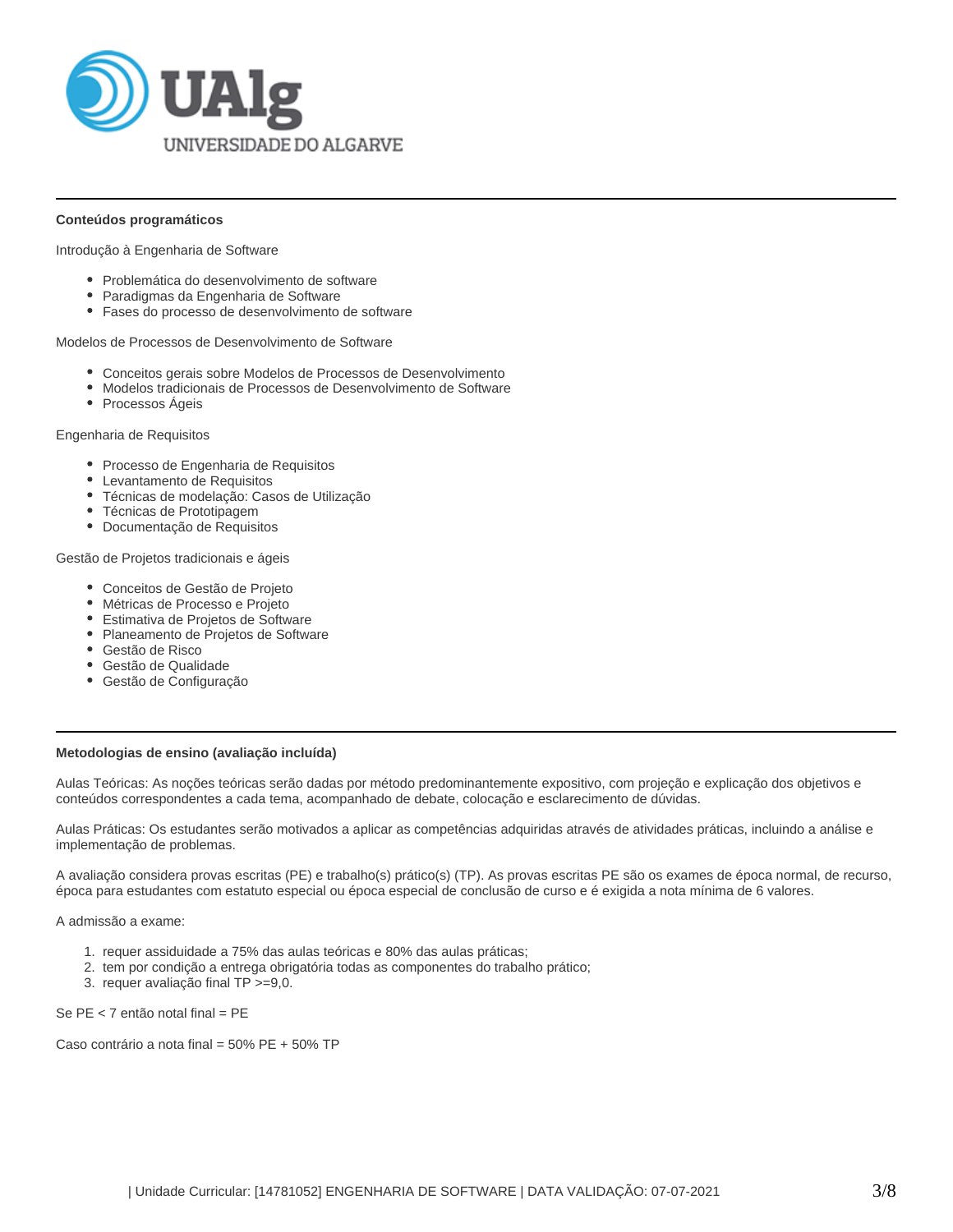

## **Bibliografia principal**

- Software Engineering: A Practitioner's Approach, 8th Edition, 2014, Roger S Pressman, McGraw-Hill Higher Education
- Requirements Engineering Fundamentals, 1st Edition, 2010, Principles, and Techniques, Klaus Pohl, Springer-Verlag Berlin **Heidelberg**
- Software Engineering: Theory and Practice, 4th Edition, 2009, Shari Lawrence Pfleeger, Joanne M. Atlee, Prentice Hall
- UML-Metodologias e Ferramentas CASE, volume 1, 2a Edição, 2005, Alberto Silva e Carlos Videira, Centro Atlântico
- Introdução à Engenharia de Software, 1a Edição, 2015, Sérgio Guerreiro, FCA-Editora de Informática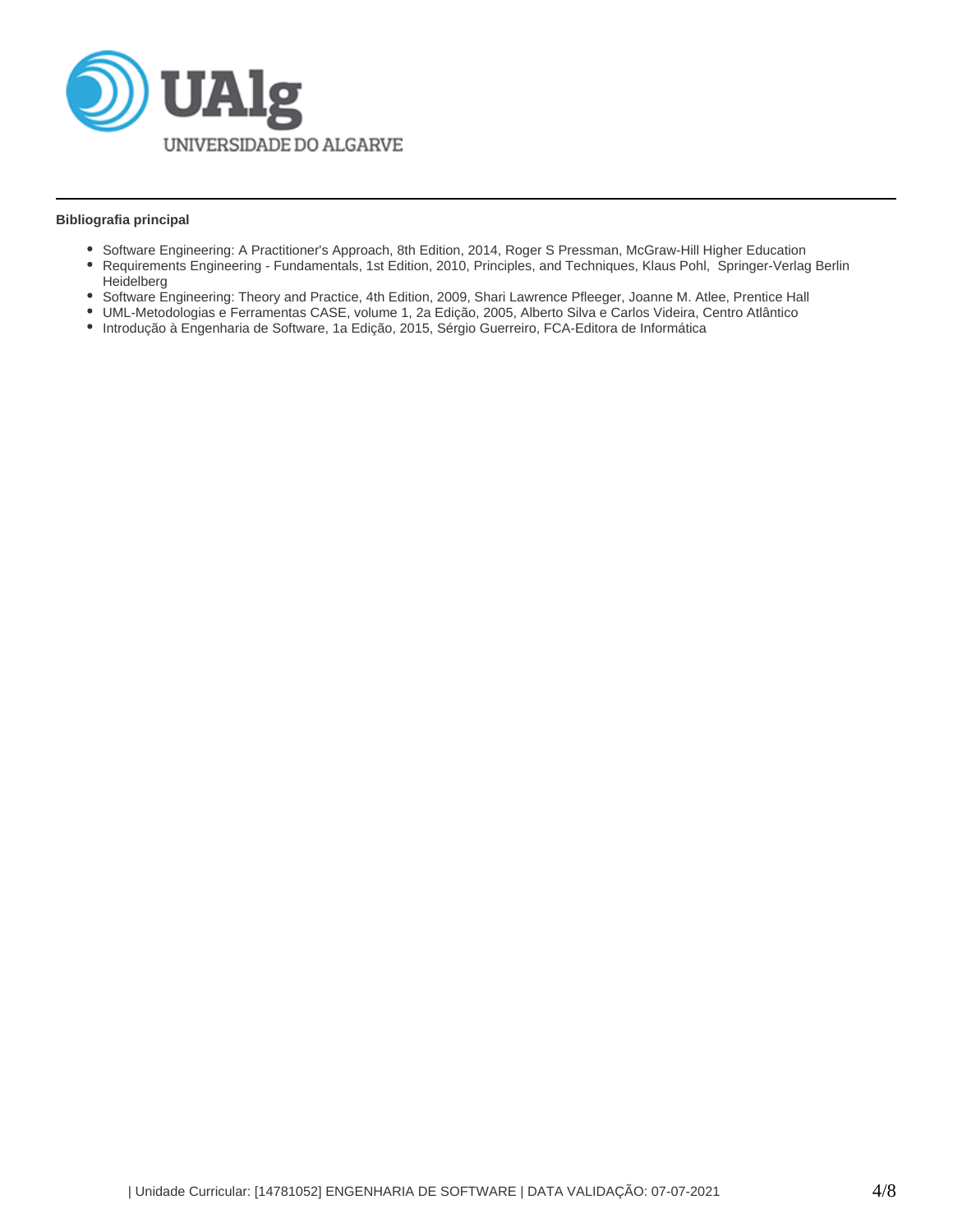

| <b>Academic Year</b>                                                                                   | 2021-22                                    |
|--------------------------------------------------------------------------------------------------------|--------------------------------------------|
| <b>Course unit</b>                                                                                     | SOFTWARE ENGINEERING                       |
| <b>Courses</b>                                                                                         | INFORMATICS (COMPUTER SCIENCE) (1st Cycle) |
| <b>Faculty / School</b>                                                                                | FACULTY OF SCIENCES AND TECHNOLOGY         |
| <b>Main Scientific Area</b>                                                                            |                                            |
| Acronym                                                                                                |                                            |
| <b>CNAEF</b> code (3 digits)                                                                           | 481                                        |
| <b>Contribution to Sustainable</b><br><b>Development Goals - SGD</b><br>(Designate up to 3 objectives) | 4,8,9                                      |
| Language of instruction                                                                                | Portuguese                                 |
| <b>Teaching/Learning modality</b>                                                                      | In classroom.                              |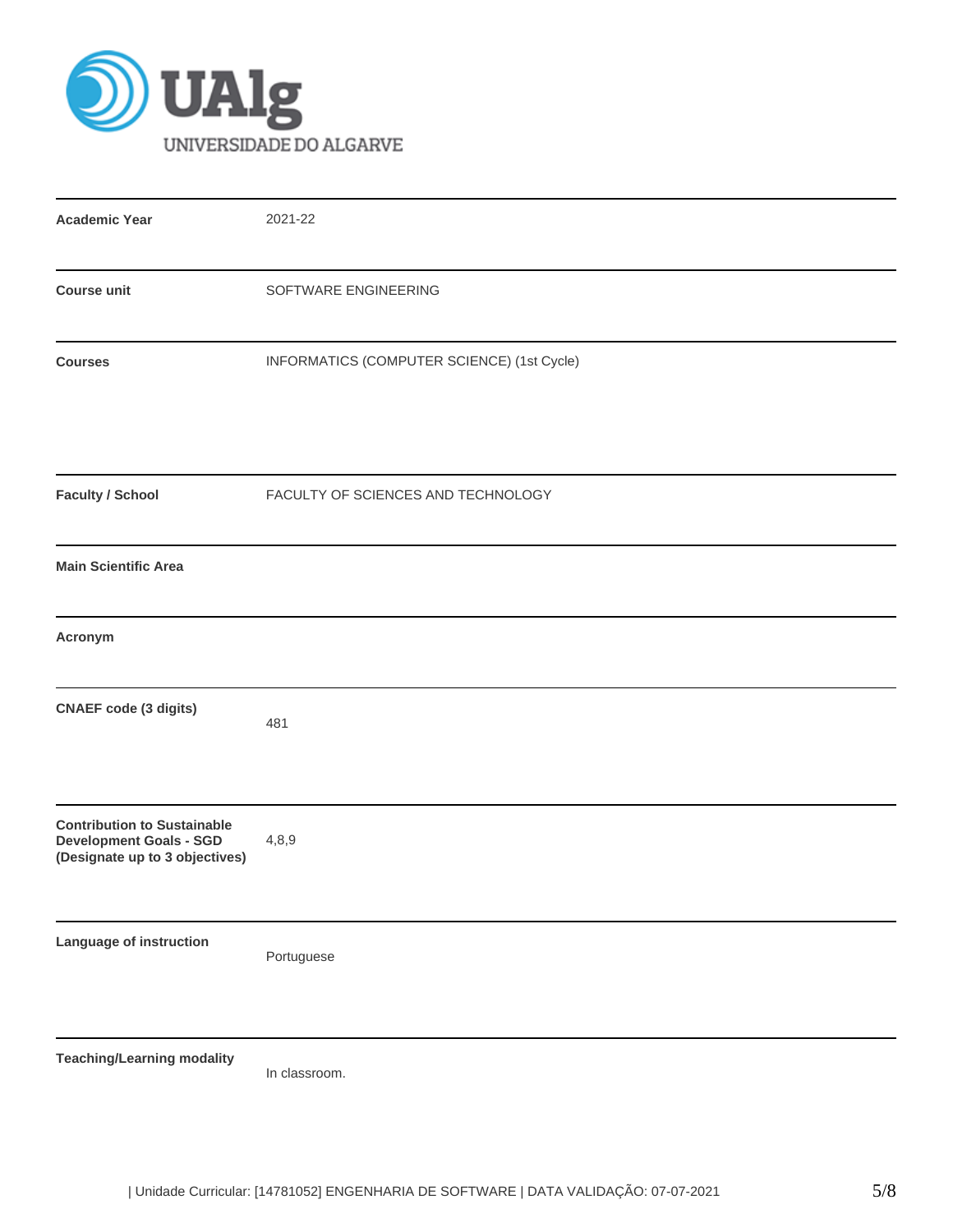

**Coordinating teacher** Marielba Silva de Zacarias

| Teaching staff             | Туре | <b>Classes</b>                     | Hours (*)  |
|----------------------------|------|------------------------------------|------------|
| Marielba Silva de Zacarias | DI   | PL2: PL3: PL4<br>F1 · DI 1 ·<br>н. | 28T; 112PI |

\* For classes taught jointly, it is only accounted the workload of one.

| $C_{\Omega}$ |                        |    | D. | <b>Trea</b> |     |    |    | <b>Total</b> |
|--------------|------------------------|----|----|-------------|-----|----|----|--------------|
|              | $\Omega$<br>$\epsilon$ | ١К |    | -lic        | l C | IЮ | ШC | эc           |

T - Theoretical; TP - Theoretical and practical ; PL - Practical and laboratorial; TC - Field Work; S - Seminar; E - Training; OT - Tutorial; O - Other

## **Pre-requisites**

no pre-requisites

## **Prior knowledge and skills**

Knowledge of the object-oriented paradigm

## **The students intended learning outcomes (knowledge, skills and competences)**

This curricular unit aims the study of the process of developing software systems, from conceptual phase through to delivery and maintenance. For each of these phases, main problems are identified as well as known techniques to address them. At the end of the course, students should:

- Know and be able to justify the several and different phases of an entire software development process.
- Be able to identify problems associated with each software development phase as well as the techniques to address them.
- Know and be able to apply requirements analysis formalisms.
- Be able to plan and manage middle size software development projects.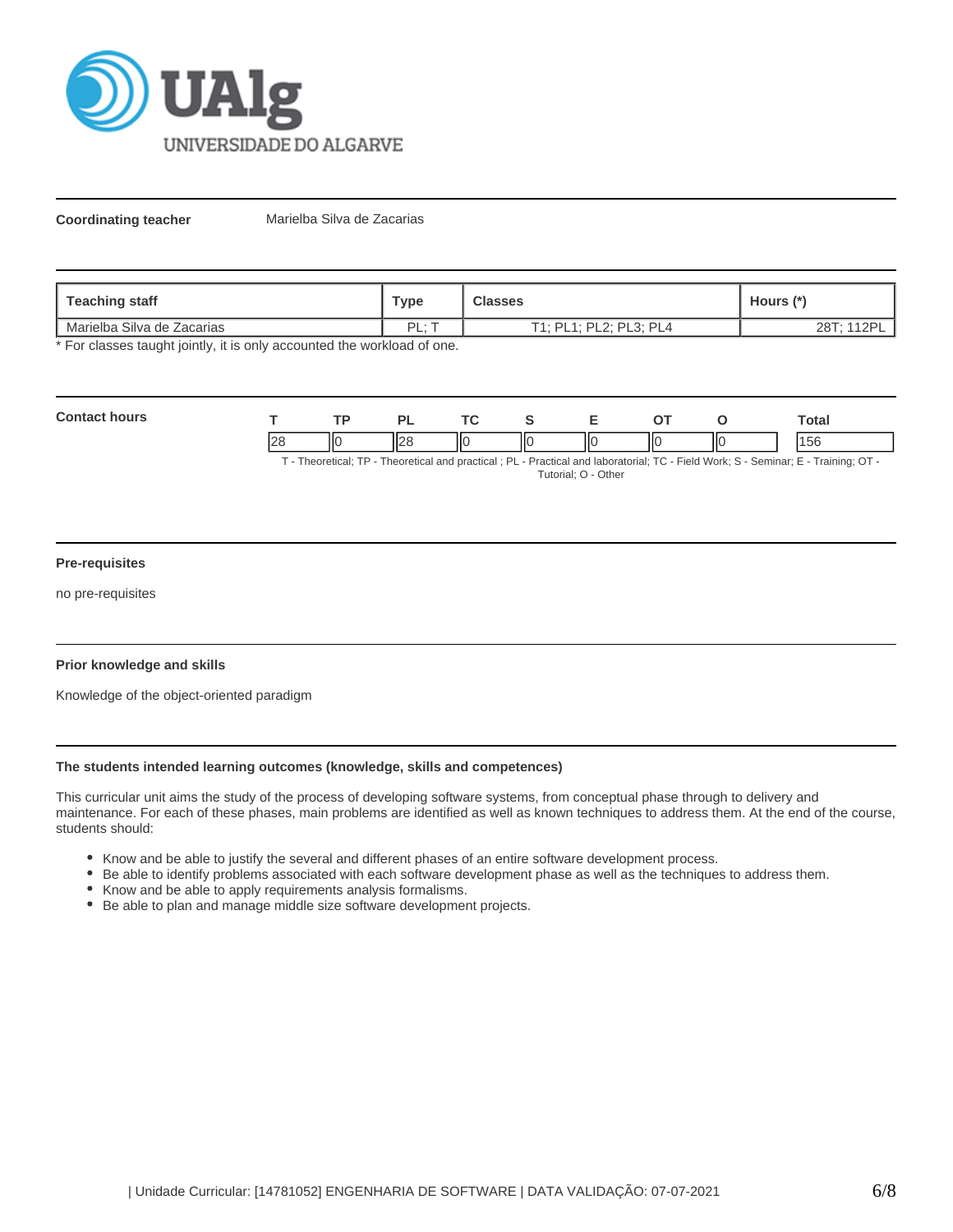

## **Syllabus**

Introduction to Software Engineering

- Software Development Problem
- Software Engineering Paradigms
- $\bullet$ Phases of the Software Development Process

#### Software Development Process Models

- General Concepts about Software Development Process Models
- Traditional Software Development Process
- Agile Processes

#### Requirements Engineering

- Requirements Engineering Process
- Requirements Elicitation and Analysis  $\bullet$
- Modelling Techniques: Use Case
- Prototyping Techniques
- Requirements Documentation

#### Traditional and Agile Project Management

- Project Management Concepts
- Process and Project Metrics
- Estimation for Software Projects
- Software Project Scheduling
- Risk Management
- Software Quality Management
- Software Configuration Management

## **Teaching methodologies (including evaluation)**

Theoretical lessons: Theoretical notions are predominantly addressed by expository-style lectures, projection and explanation of objectives and contents relevant to each theme, followed by debate and questions.

Practical lessons: Students are encouraged to apply the competences acquired through practical activities, including the analysis and development of problems.

The assessment considers written exams (WE) and practical work(s) (PW). A minimum grade of 6 is required in the written exams (all seasons).

Admission to the exam:

- requires attendance to 75% of the theoretical classes and 80% of the practical classes;
- subject to the mandatory delivery of all PW's components;
- requires final  $PW \ge 9,0$ .

If  $WE < 6$  then final grade = WE Otherwise the final grade =  $50\%$  WE +  $50\%$  PW